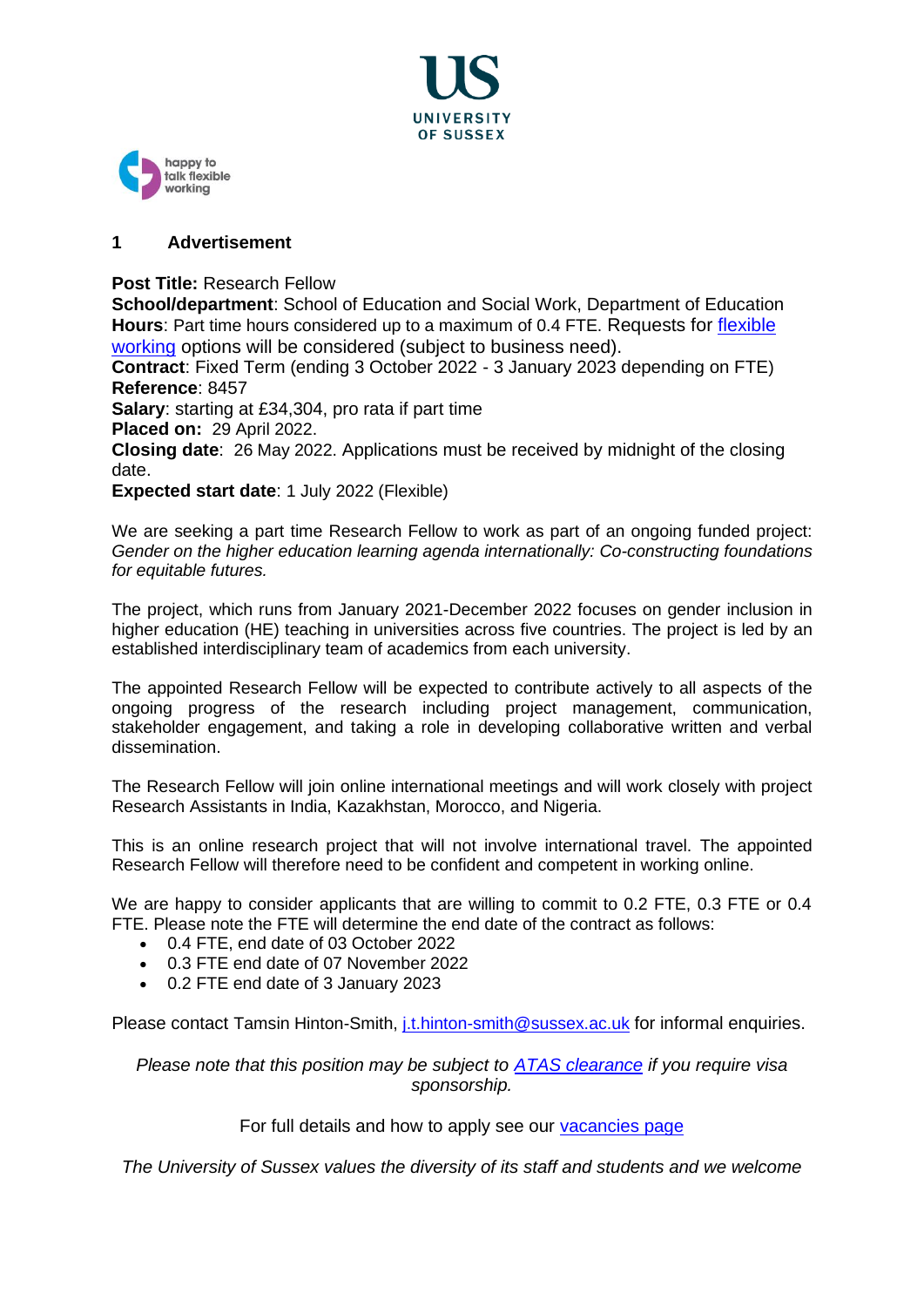# *applicants from all backgrounds.*

# **2. The School / Division**

Please find further information regarding the school/division at <http://www.sussex.ac.uk/global/>

# **CORE JOB DESCRIPTION**

| <b>Job Title:</b>        | <b>Research Fellow in Education</b>                                                                                                                                                                                                                          |
|--------------------------|--------------------------------------------------------------------------------------------------------------------------------------------------------------------------------------------------------------------------------------------------------------|
| Grade:                   | Research Fellow I, Grade 7                                                                                                                                                                                                                                   |
| School:                  | <b>Education and Social Work</b>                                                                                                                                                                                                                             |
| <b>Location:</b>         | Essex House                                                                                                                                                                                                                                                  |
| <b>Responsible to:</b>   | Dr Tamsin Hinton-Smith, Principle Investigator and<br><b>Head of Education</b>                                                                                                                                                                               |
| Direct reports:          |                                                                                                                                                                                                                                                              |
| Key contacts:            | As above.                                                                                                                                                                                                                                                    |
| <b>Role description:</b> | Research Fellow I is an early career-grade research<br>position. Post-holders will be expected to contribute to<br>the work of the research team, and also to develop<br>their research skills with<br>support from<br>more<br>experienced members of staff. |

# **PRINCIPAL ACCOUNTABILITIES**

1. To engage in individual and/or collaborative research activity resulting in high-quality publications; and to develop research funding and knowledge exchange income individually or in collaboration with others.

 $\overline{\phantom{a}}$ 

## **KEY RESPONSIBILITIES**

# **1. Research, Scholarship & Enterprise**

- 1.1 Contribute to the gender on the Higher Education Learning Agenda Internationally (GOTHELAI) research project in collaboration with the international team.
- 1.2 Analyse and interpret research findings and draw conclusions on the outcomes.
- 1.3 Take a central role in producing high-quality research outputs collaboratively with team members, for publication in recognised high-quality journals, and contribute to the School's REF submission.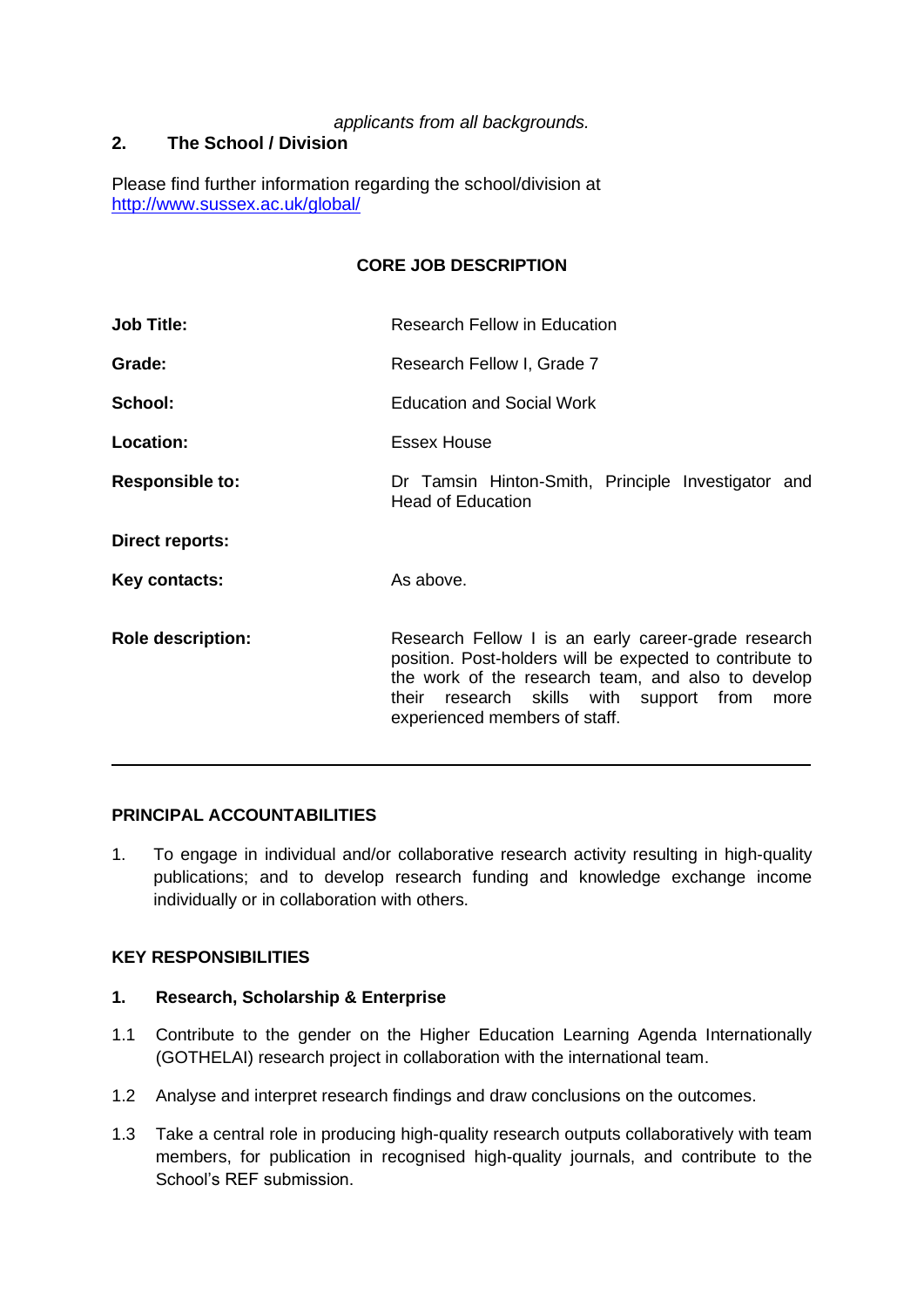- 1.4 Take a central role in the preparation of proposals and applications to external bodies, for example for funding purposes.
- 1.5 Individually and with colleagues, explore opportunities for knowledge exchange activity relating to the GOTHELAI project.
- 1.6 Build internal and external contacts and participate in internal networks and relevant external networks in order to form relationships and collaborations relevant to the GOTHELAI project.
- 1.7 Continually update knowledge and understanding in field or specialism, and engage in continuous professional development.

# **2. Contribution to School & University**

- 2.1 Attend and contribute to relevant departmental, School and project meetings.
- 2.2 Undertake additional duties, as required by the Principal Investigator and/or Head of **School**.

## **4. Role-specific duties**

- 4.1 Communicating proactively with other team members in the international team, by email and online meetings.
- 4.2 Participation in team meetings and progress updates to project leadership team as required.
- 4.3 Contribution to project administration.
- 4.4 Interact positively and professionally with all project collaborators and participant

This Job Description sets out current duties of the post that may vary from time to time without changing the general character of the post or level of responsibility entailed.

## **INDICATIVE PERFORMANCE CRITERIA**

- A PhD or equivalent scholarly or relevant professional activity
- Pursuing a line of independent research within a research group.
- Publishing research (either from a recently completed PhD or new original research).
- Other forms of externally recognised professional practice of creative output of a standing equivalent to regular publication of original research.
- **•** Initiating, developing or participating in links between the University and external bodies such as business and industry, the professions, community organisations and policymakers.